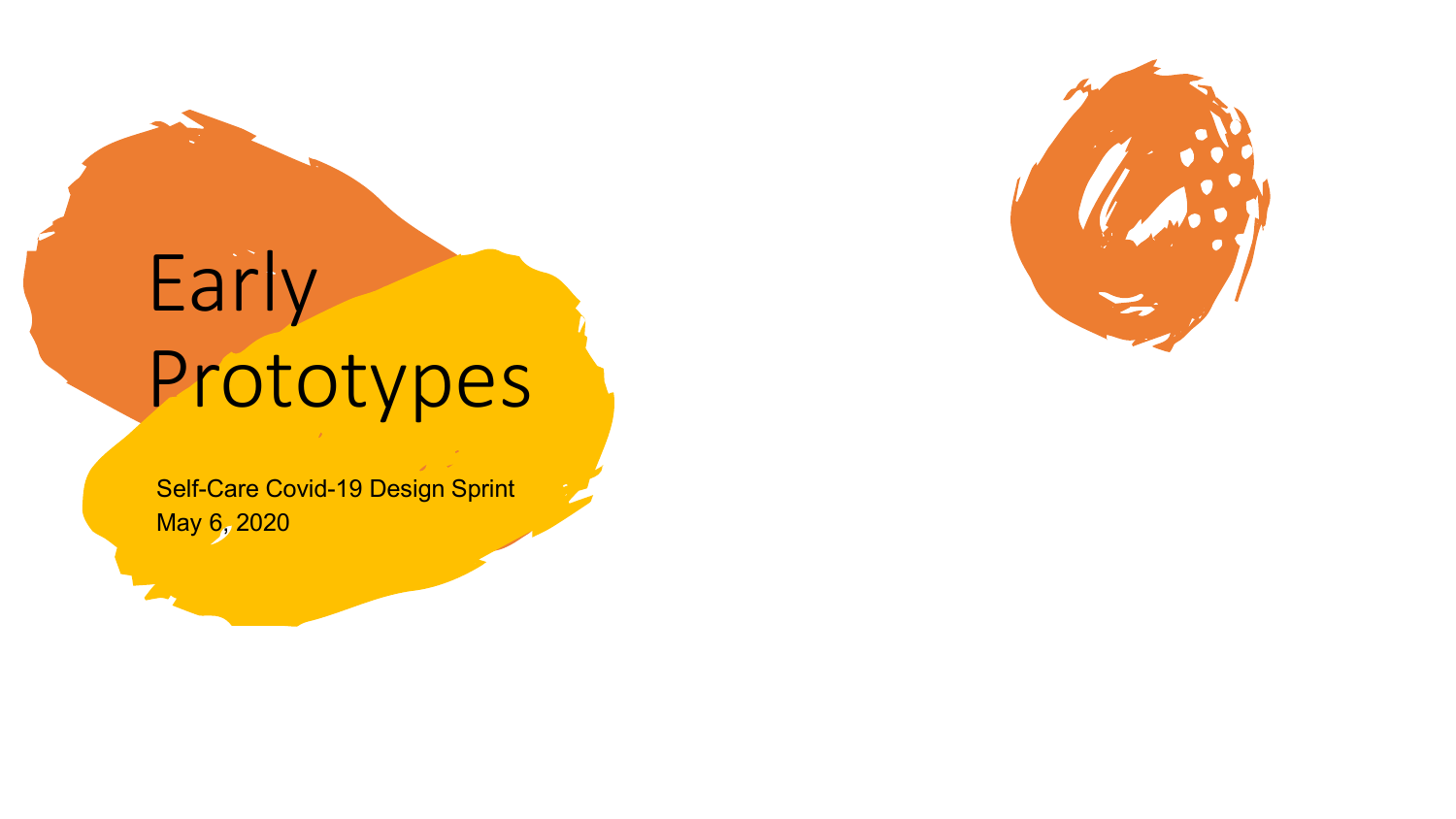

# **HMW help adolescents get access to the sexual and reproductive health information and the support that they need in a physically distant and disrupted world?**

We are collaborating with **Jhpiego**, **In Their Hands**, and **Maisha Youth** in a 3-week Design Sprint to rapidly ideate, test ideas, and design a solution for adolescent self-care that can be adopted and shared with our networks.

Through this remote 3-week sprint, we're trying new ways of working and trying to design some concepts that would be interesting or beneficial to the cohort of partners and the broader community. In that spirit, we're hoping to solicit some input and facilitate some discussion around the prototypes today.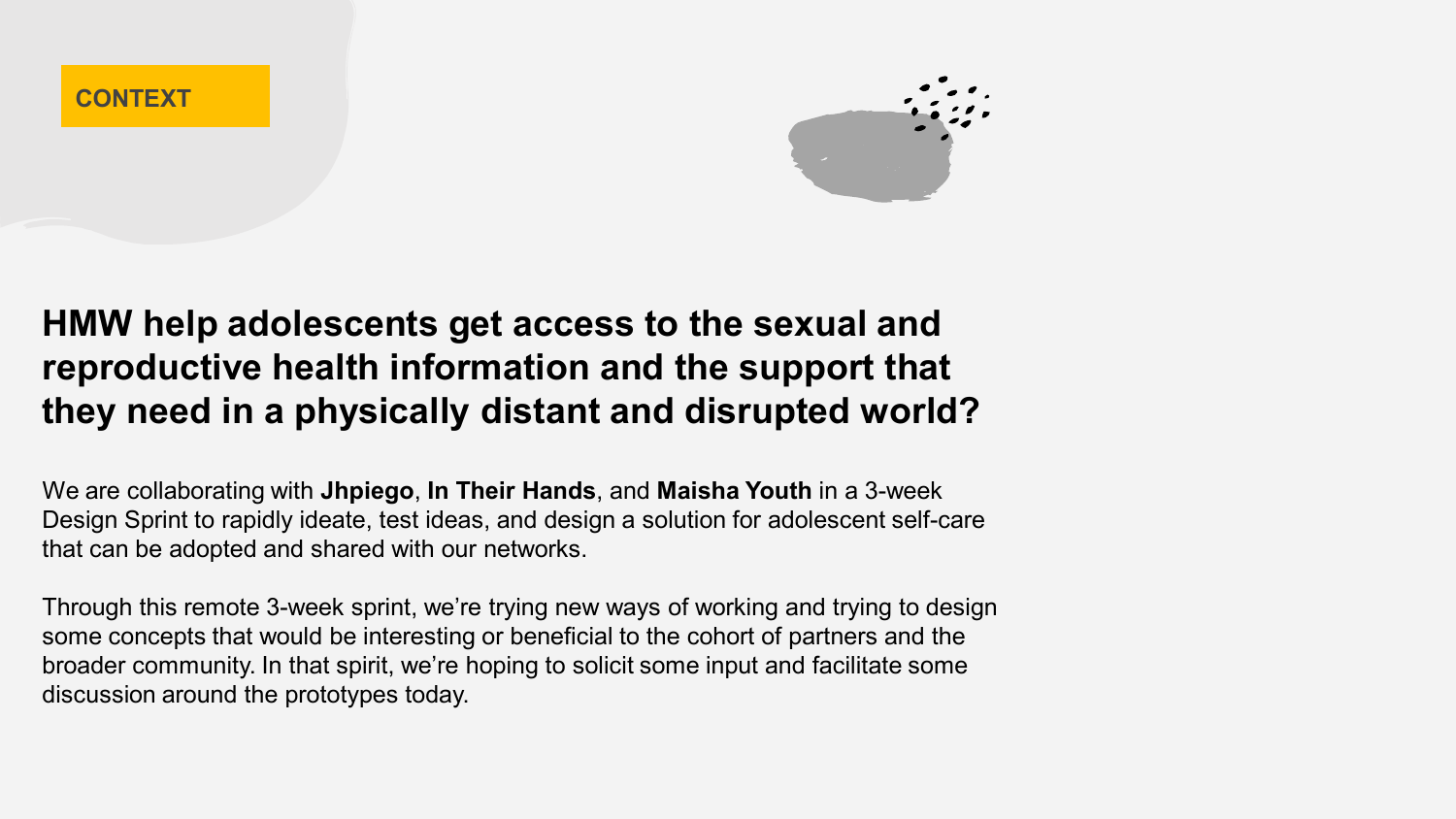

## **PROTOTYPE 1: COUNSELING AND CHAT SPACE**

#### **How can we recreate the feeling of connecting with your peers and getting accurate SRH advice from a counsellor?**

This concept enables users to seek a different experience based on their need– whether that be for social, COVID specific questions, or speaking to a counselor. What's cool is having more autonomy to customize that experience (choose your room and choose your counselor), but also getting to experience information in a more passive way as well (audio FAQs).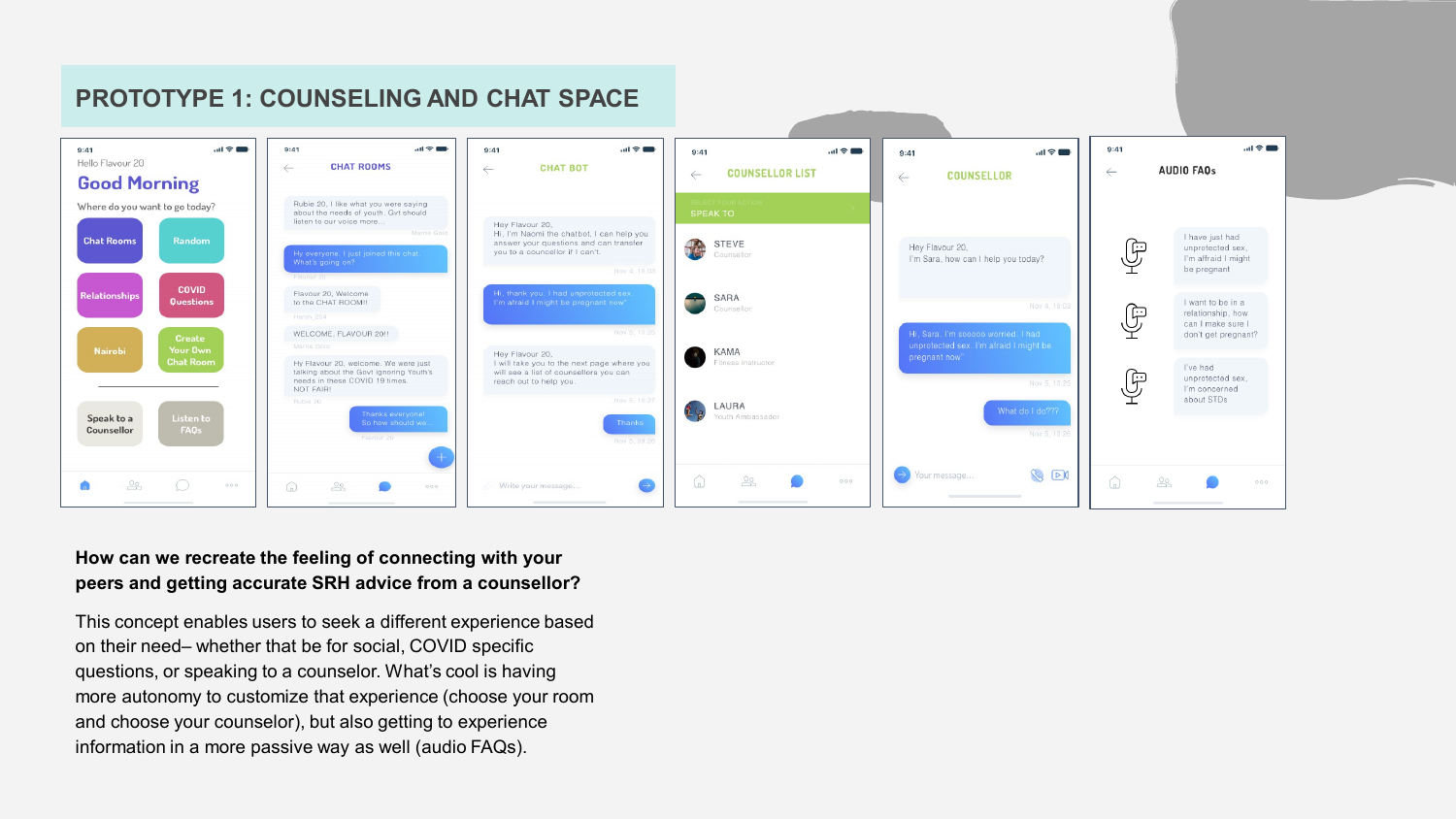## **PROTOTYPE 2: INTERACTIVE EDUTAINMENT FOR US, BY US**



Kevo: Hey, how are you doing? Caro: I am good. Yourself? Kevo: I am doing well. can't complain. How are you handling this entire situation? Caro: Well to be honest I am scared, anxious, and worried. Just need some reassurance, you know. Kevo: Hey I get you. You can come through and hang if you want. Caro: oh yeah?? Kevo: Yeah. I ain't upto much and could use the company anyway. Caro: that sounds cool. I can be there in the afternoon to hang for a while then gotta bounce before the curfew period. But you know that nothing is going to happen. Kevo: That's what they all say... (coughs?) Kevo: Ha ha, yes sure. I wasn't expecting anything to happen (Cheeky laugh) Haina ngori. Come through tu Caro: Si utume fare ya Boda? Sitaki kushika covid kwa mat babe. Kevo: Na Hii covid economy? (deletes) Kevo: Nitakusort lunch usiworry. Chapo dondo then utaosha vyombo \*khaligraph\* Kevo: Then You'll be desert (coughs?) Caro: lol sawa.. Vyombo though.. Kevo: I am kidding babe. (Audience chimes in here)

#### **How can we build awareness and spark dialogue around adolescent SRH issues when they may be getting deprioritized right now?**

This concept leverages interactive edutainment and influencers to engage adolescents in a dialogue around SRH issues they may be facing– whether those are new due to COVID, or existing challenges from before. What's cool is leveraging real stories so adolescents see themselves reflected out there and finding ways to engage adolescents in making content go viral, sharing stories, and offering advice to each other.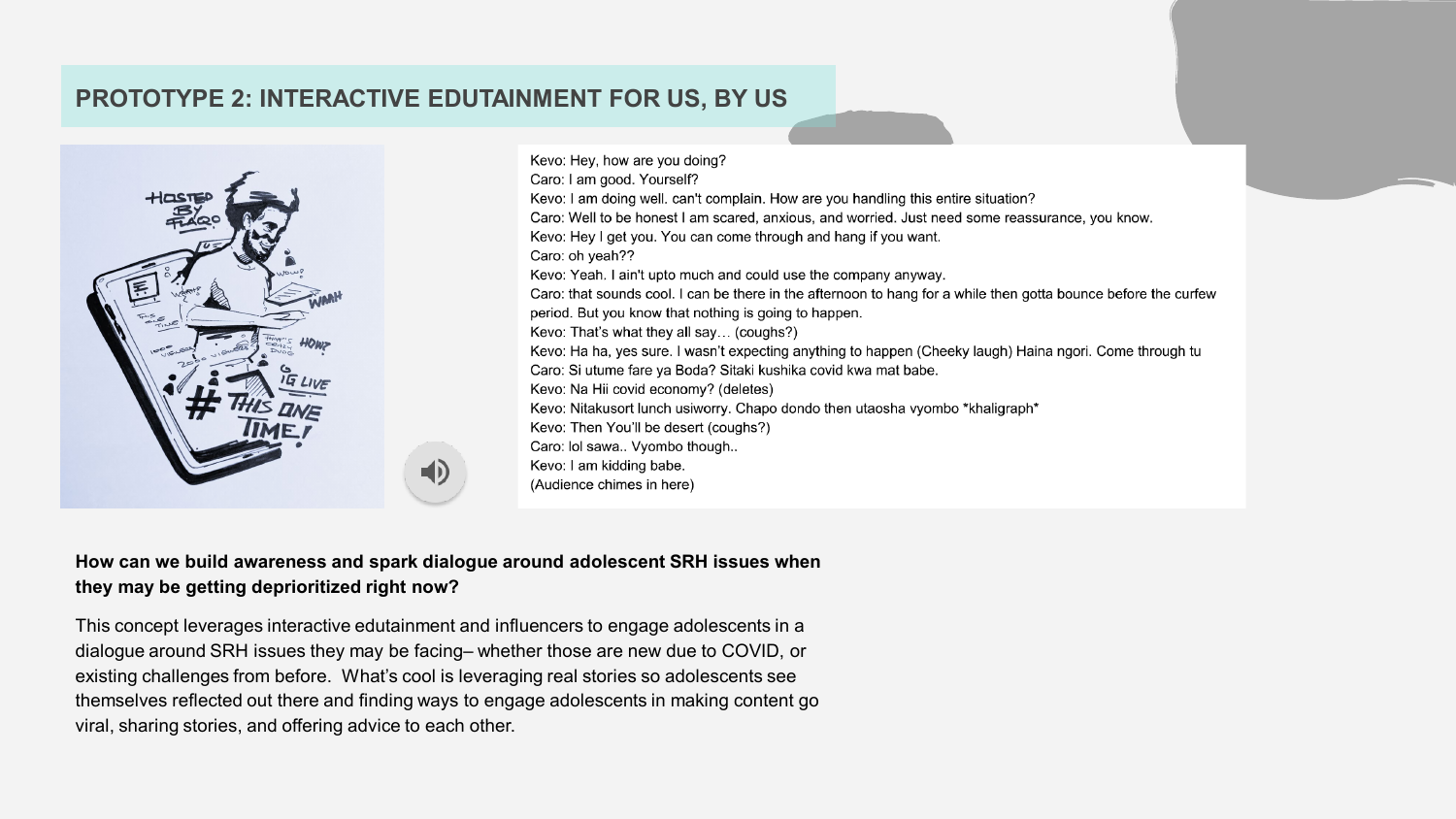### **PROTOTYPE 3: DISCREET DELIVERY**



#### **How can we ensure continuity of access to SRH products for adolescents in these disrupted times, discreetly and safely?**

This concept builds additional options and ways for adolescents to access contraception or self-testing products when clinics or pharmacies may be difficult to reach these days. What's cool is having a flexible digital system that could engage allies (such as boyfriends) or a safer neighborhood location as preferred. And ensuring adolescents can access these as discreetly as they would if visiting a clinic or pharmacy.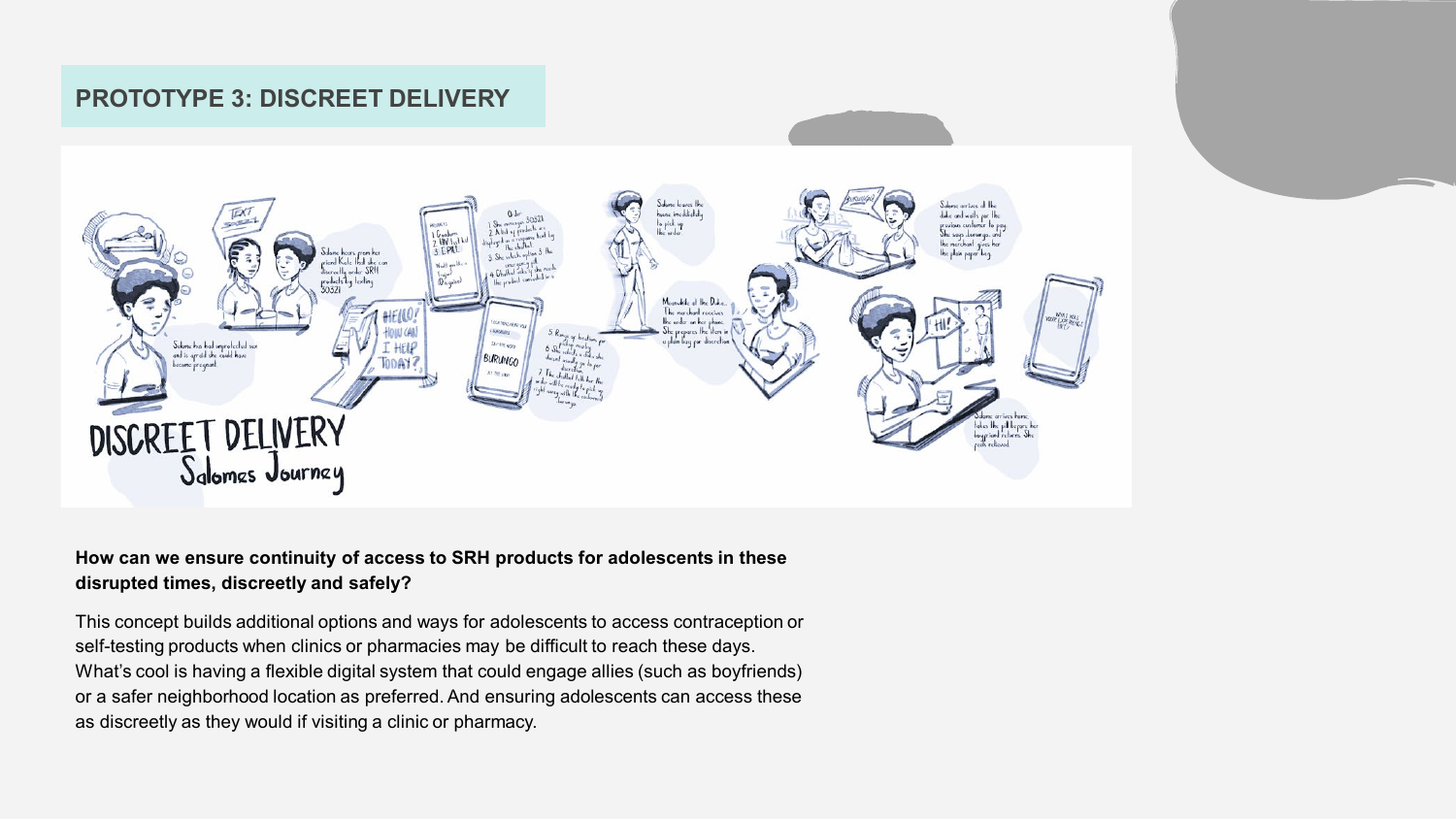

1. Are these solving the most pressing AYSRH needs you're seeing?

1. Which feel adaptable and potentially scalable for your teams?

1. What would feel most salient in a post-COVID world?